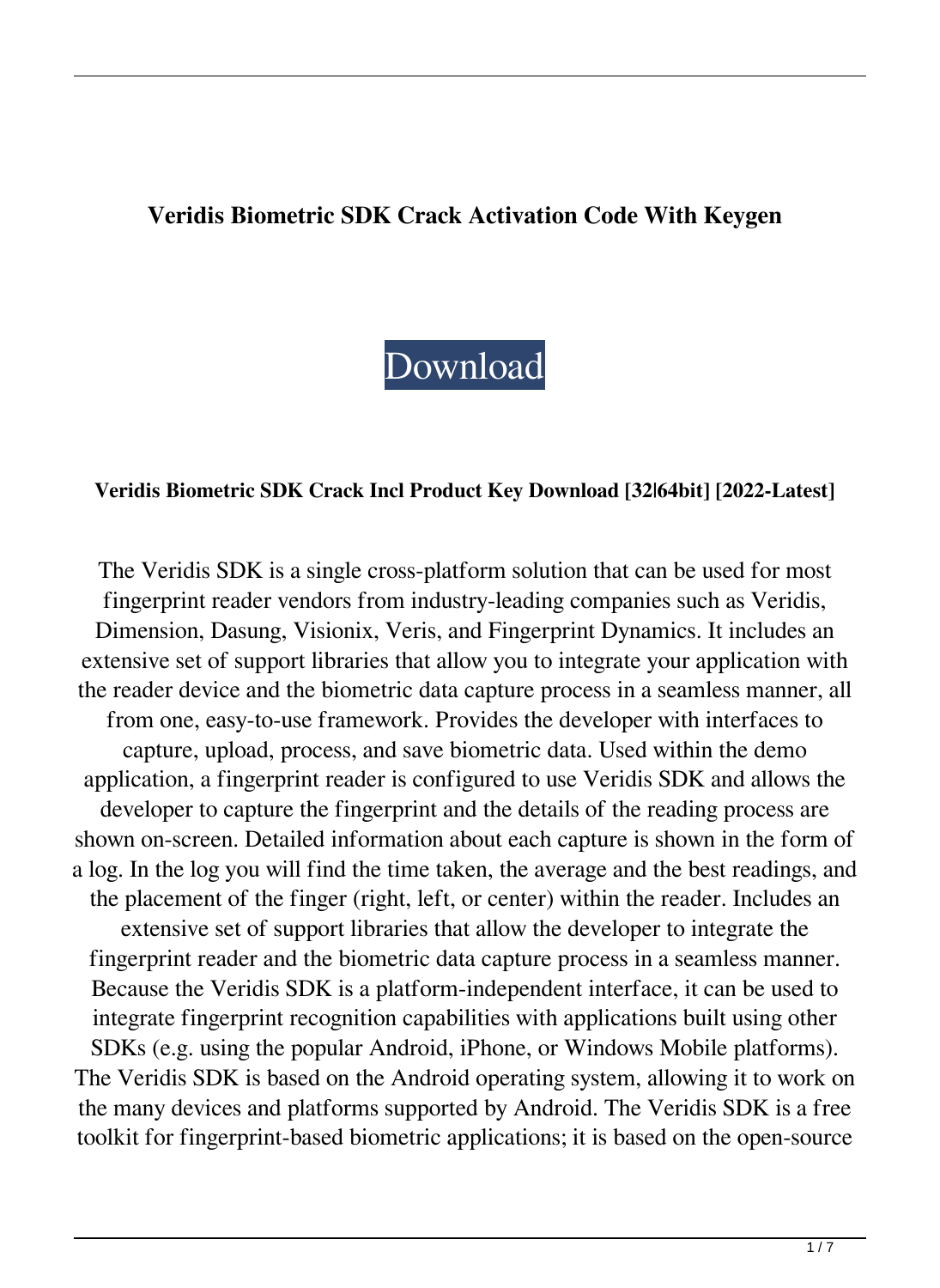Android operating system, and thus provides unparalleled support for a wide range of devices and biometric technologies. The Veridis SDK is a single cross-platform solution that can be used for most fingerprint reader vendors from industry-leading companies such as Veridis, Dimension, Dasung, Visionix, Veris, and Fingerprint Dynamics. It includes an extensive set of support libraries that allow you to integrate your application with the reader device and the biometric data capture process in a seamless manner, all from one, easy-to-use framework. Provides the developer with interfaces to capture, upload, process, and save biometric data. Used within the demo application, a fingerprint reader is configured to use Veridis SDK and allows the developer to capture the fingerprint and the details of the reading process are shown on-screen. Detailed information about each capture is shown in

# **Veridis Biometric SDK Crack Incl Product Key [Latest] 2022**

KEYMACRO is a compact, lightweight, powerful and high quality biometric user authentication library, supporting Microsoft Windows as well as Linux. The development is based on the Veridis Biometric SDK. It is a standalone version of the Veridis SDK and works with the Veridis SDK API. ----------------- What is new in this

release? \* New features - support for waveforms with more than one finger support for Windows 8 - support for Windows XP - support for Windows 7 support for Windows Vista - support for Mono 2.4 - support for Mono 2.6 support for Mono 2.8 - support for Mono 2.10 - improved print "KeyIsPresent" capability - improved print "KeyIsUnique" capability - improved multi-finger print matching - improved cross-platform support - improved performance - several other bugfixes and improvements \* Enhancements - Veridis Framework R2 now supports the use of Mono version 2.10 - Veridis Framework now supports the use of Mono version 2.8 - Veridis Framework now supports the use of Mono version 2.6 - the KeyMacro.dll is a standalone version of the Veridis SDK API so that it can be used independent of the Veridis SDK API - the KeyMacro.dll supports the use of the "KeyIsPresent" and "KeyIsUnique" capabilities

---- What is new in this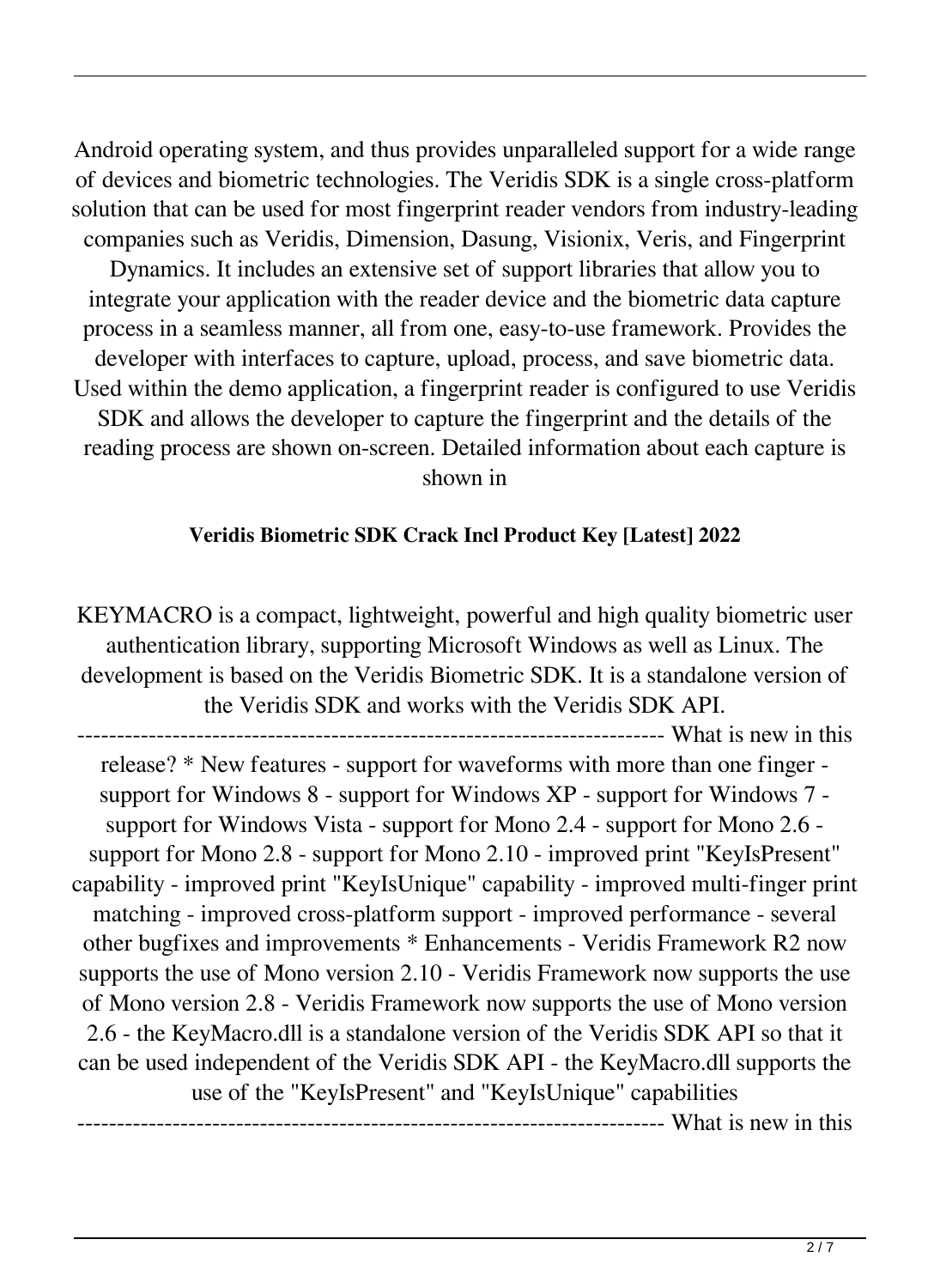release? \* New features - support for waveforms with more than one finger support for Windows 8 - support for Windows XP - support for Windows 7 support for Windows Vista - support for Mono 2.4 - support for Mono 2.6 support for Mono 2.8 - support for Mono 2.10 - support for Mono 2.12 - support for Mono 2.14 - support for Mono 2.16 - support for Mono 2.18 - support for Mono 2.20 - support for Mono 2.22 - support for Mono 2.24 - support for Mono 2.26 - support for Mono 2.28 - support for Mono 2.30 - support for Mono 2.32 support for Mono 2.34 - support for Mono 2.36 - support for Mono 2.38 - support for Mono 2.40 - support for Mono 2.42 - support for Mono 2.44 77a5ca646e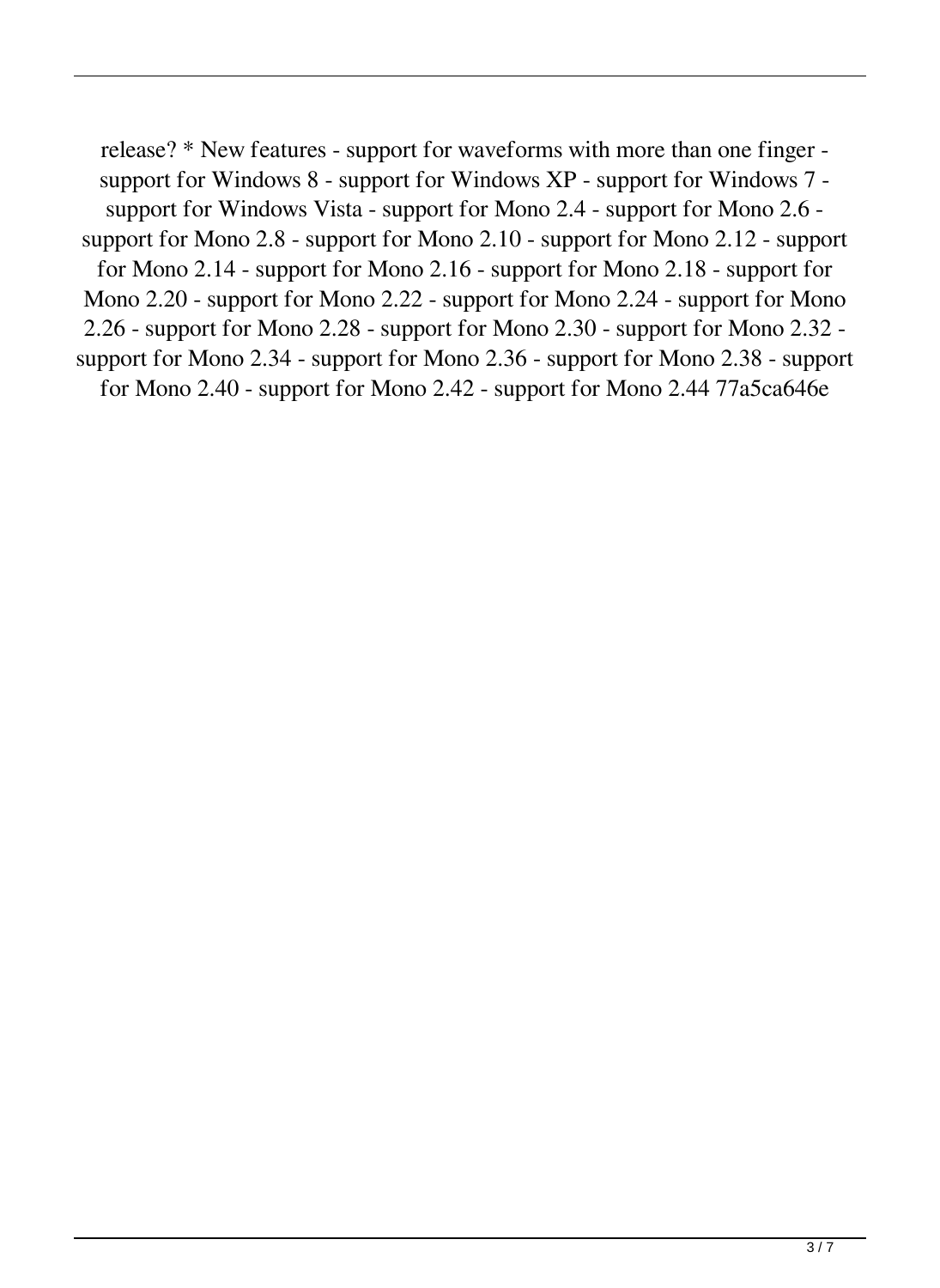### **Veridis Biometric SDK Crack Free Registration Code**

Veridis Biometric SDK is a powerful and easy-to-use SDK for building biometric applications for a broad range of use cases: \* \* Fingerprint readers (either USBbased or PC-based) \* Retina-based scanners \* 3D scanner-based authentication devices \* Iris-based scanners \* Smart cards (VeriLock, etc.) \* Optical biometric passport readers Veridis Biometric SDK allows developers to integrate biometric components directly into their applications and provides an easy-to-use API for integration with the various biometric components on the market. Veridis Biometric SDK is built in C++ with OpenGL support, and a command-line tool is provided for user-friendly installation of the SDK on Windows and Linux platforms. Developers can easily create biometric applications, integrating biometric readers directly in their applications by using the biometric SDK. With Veridis Biometric SDK, a single biometric application is built with one tool, meaning that the application can be used with all biometric scanners out there. Veridis Biometric SDK includes a powerful and easy-to-use API for integration with the biometric components that it supports. Biometric applications can be easily created using this API. Readers: USB-based Mirasol TouchS 2 USB Fingerprint Scanner TigerEye/TigerEye VeriDocker USB Digitizer AVERIO 6200 USB Fingerprint Reader AVERIO USB Connect Fingerprint Reader FINGERPRINT CLASSIC USB FINGERPRINT SCANNER IRIS MINISKAN USBIRIS PRO TDS1000 3D Smart Card Reader TDS1000 Fingerprint Reader Iris VeriDock USB Fingerprint Reader MIRASOL SCANNER WITH 3D FINGERPRINT VERIFICATION BIOMETRIC FERRET USB FINGERPRINT READER Iris Explorer USB Iris FINGERPRINT SCANNER LUMITOUCH THERMOFISER USB FINGERPRINT SCANNER LUMITOUCH THERMOFISER PRO USB FINGERPRINT SCANNER Lumidot TouchSmart Pro USB Iris FINGERPRINT SCANNER Suitable for: USB-based Fingerprint Readers Retina

#### **What's New in the?**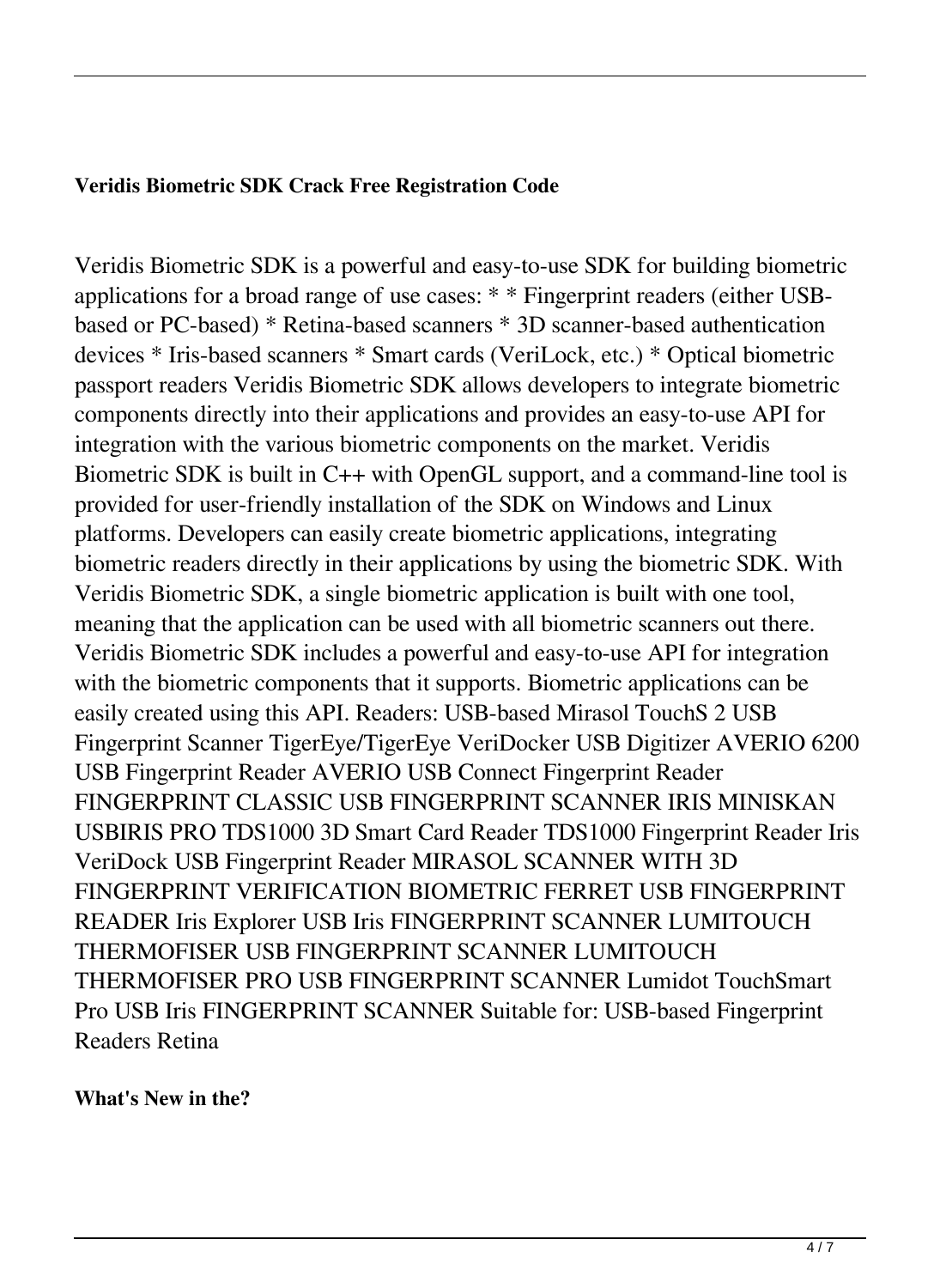Veridis Biometric SDK is a useful set of tools and components that will enable developers to add fingerprint recognition capabilities to the applications they might build. Included in the toolkit you will also find a demo application that showcases the capabilities of Veridis Biometric SDK and its support for various biometric readers, as well as for open formats insofar as the biometric data is concerned. SapStore SDK SapStore SDK is an affordable and easy to implement solution that can be used to connect SAP applications with mobile devices via Bluetooth. This SDK makes it possible for mobile devices to upload and download data directly from a connected SAP device and perform transactions on this data. SapStore SDK is an affordable and easy to implement solution that can be used to connect SAP applications with mobile devices via Bluetooth. This SDK makes it possible for mobile devices to upload and download data directly from a connected SAP device and perform transactions on this data. BioGuard SDK BioGuard SDK is an affordable and easy to implement solution that can be used to connect applications that use biometrics with mobile devices via Bluetooth. This SDK makes it possible for mobile devices to upload and download data directly from a connected device and perform transactions on this data. BioGuard SDK is an affordable and easy to implement solution that can be used to connect applications that use biometrics with mobile devices via Bluetooth. This SDK makes it possible for mobile devices to upload and download data directly from a connected device and perform transactions on this data. ProtoMessage SDK ProtoMessage SDK is a Java library for message exchange and data transfer in a Wi-Fi connected Android environment. ProtoMessage is primarily intended for communications between a fixed devices, be it a phone or a PC, which communicate via a Wi-Fi connection. ProtoMessage SDK is a Java library for message exchange and data transfer in a Wi-Fi connected Android environment. ProtoMessage is primarily intended for communications between a fixed devices, be it a phone or a PC, which communicate via a Wi-Fi connection. SapStore SDK SapStore SDK is an affordable and easy to implement solution that can be used to connect SAP applications with mobile devices via Bluetooth. This SDK makes it possible for mobile devices to upload and download data directly from a connected SAP device and perform transactions on this data. SapStore SDK is an affordable and easy to implement solution that can be used to connect SAP applications with mobile devices via Bluetooth. This SDK makes it possible for mobile devices to upload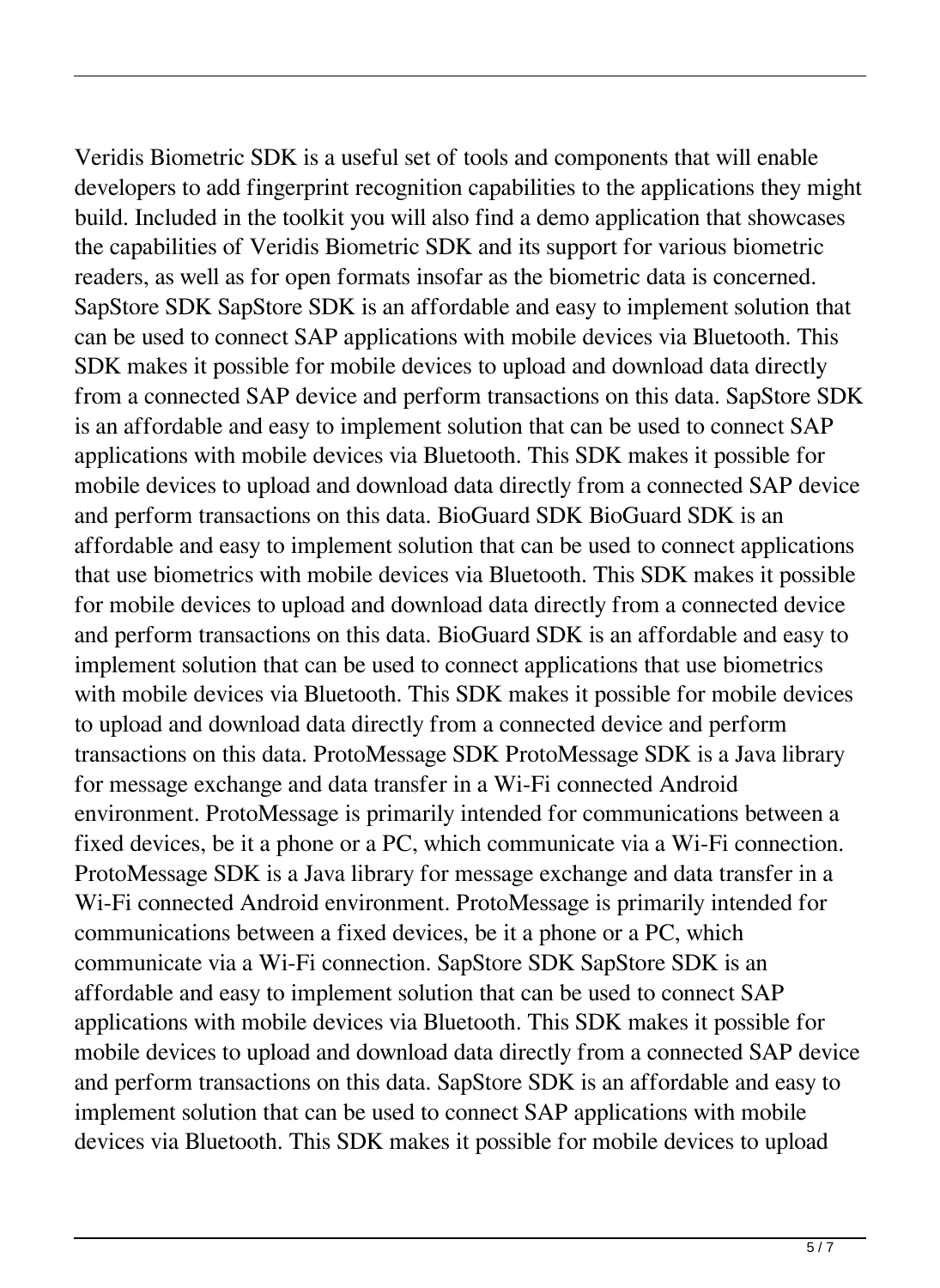and download data directly from a connected SAP device and perform transactions on this data. SapStore SDK SapStore SDK is an affordable and easy to implement solution that can be used to connect SAP applications with mobile devices via Bluetooth. This SDK makes it possible for mobile devices to upload and download data directly from a connected SAP device and perform transactions on this data. Sap